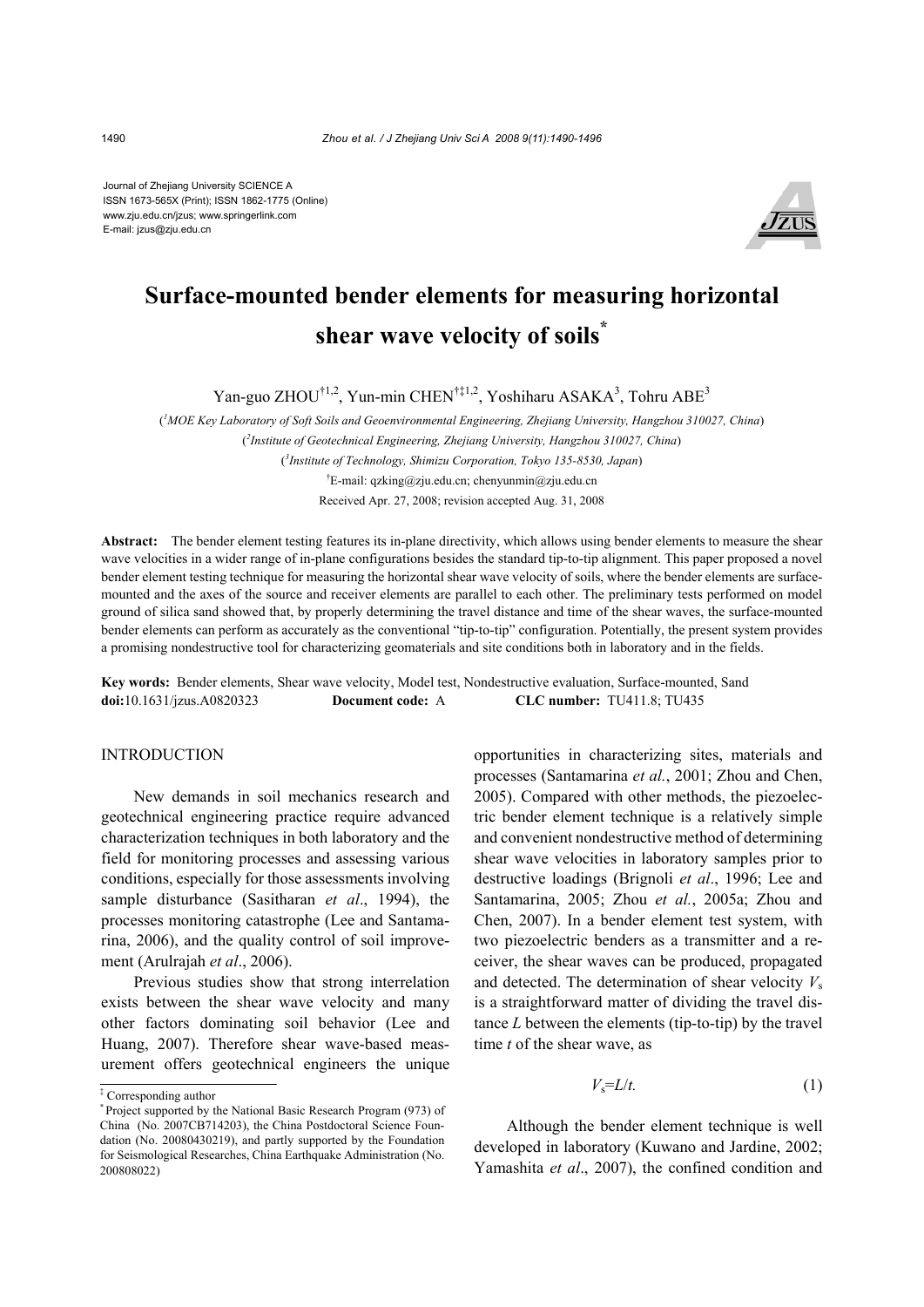conventional "tip-to-tip" arrangement limit its further applications. Recently, some researchers turn to the flexible arrangements of the bender elements for high-quality measurements under different conditions, such as the horizontally mounted elements (Pennington *et al*., 2001), the side-mounted bender elements (Clayton *et al*., 2004), and the shear wave velocity measurements both in laboratory and in the fields (Landon *et al*., 2007).

The work described in this paper aims to extend the applicability of the bender element technique to the conditions other than that in the triaxial apparatus. A novel technique using the surface-mounted bender elements was proposed for measuring the horizontal shear wave velocity of soil surfaces in laboratory or in the fields. The feasibility and accuracy of this technique were validated by its comparison with conventional "tip-to-tip" measurements in model ground of silica sand No. 8.

### SURFACE-MOUNTED BENDER ELEMENTS

#### **Feasibility of parallel axes configuration**

Practices in bender element testing revealed the in-plane directivity of sources and receivers (Sawangsuriya *et al*., 2006). Lee and Santamarina (2005) explored the in-plane directivity of bender elements, and the test results showed that in the parallel axes configuration, the amplitude at 90° is about 50% of the amplitude at 0°, which suggested the potential use of bender elements in a wider range of the in-plane configurations. Recently, Asaka *et al*.(2007) developed a nondestructive technique to inspect the strength of cement-treated ground by measuring surface shear wave velocity in the field and in the laboratory. On the other hand, Ziv (2003a; 2003b) studied the response of an elastic half-space under a momentary shear line impulse based on the characteristics theory in conjunction with kinematical relations, which explicitly revealed that the shear waves would propagate along the shallow depth near the surface of a half-space.

Therefore, if the bender elements could be parallel arrayed and mounted on the soil surface, they will allow the propagation of  $S<sub>hh</sub>$ -waves (horizontal propagation shear waves with soil particles vibrating in horizontal direction) (Fig.1). Then the horizontal shear wave velocity  $(V_{sh})$  at surface of soil samples or

ground could be determined and correlated to the required soil indexes such as shear strength (Cha and Cho, 2007), which would result in a new nondestructive evaluation method.



**Fig.1 Illustration of surface-mounted bender elements for** *V***s measurement** 

#### **Design of bender element system**

To meet the requirements of possible applications such as soil sample disturbance assessment or quality control of soil improvement, the surfacemounted bender elements should be capable of measuring different types of soils (from soft clay to stiff cement-treated ground) and have adjustable measuring distances during testing. This requires the flexible resonant frequency and energy transmission ability of bender elements, which can be satisfied by adjusting penetrating length and the geometries of bender element patches.

The types of bender element used in the present system are Q215-A4-303Y (transmitter) and Q215- A4-303X (receiver), produced by Piezo System Inc., USA, with dimensions of 31.8 mm×12.7 mm×0.38 mm (length×width×thickness). Electrical insulation and waterproofing of the transducers are obtained by applying an even layer of epoxy resin. As shown in Fig.2, the transmitter or receiver consists of two separate parts: the core element and the outer cap. The core element is made of one piezoelectric patch and a small-size plastic clamp, therefore it is light and suitable for  $V_s$  measurement on soil samples in laboratory as long as it is sufficiently fixed. By inserting the core element into the outer cap and adjusting the penetrating length, the bender elements can be mounted on large-size soil surface (e.g., model ground or the fields).

The bender element test setup is similar to those in previous studies (Zhou *et al*., 2005b; Chen and Zhou, 2006), which includes a function generator (Tektronix AFG310 Arbitrary Function Generator), a power amplifier (EPA-104-230 Piezo Linear Amplifier) for the applied voltage and a signal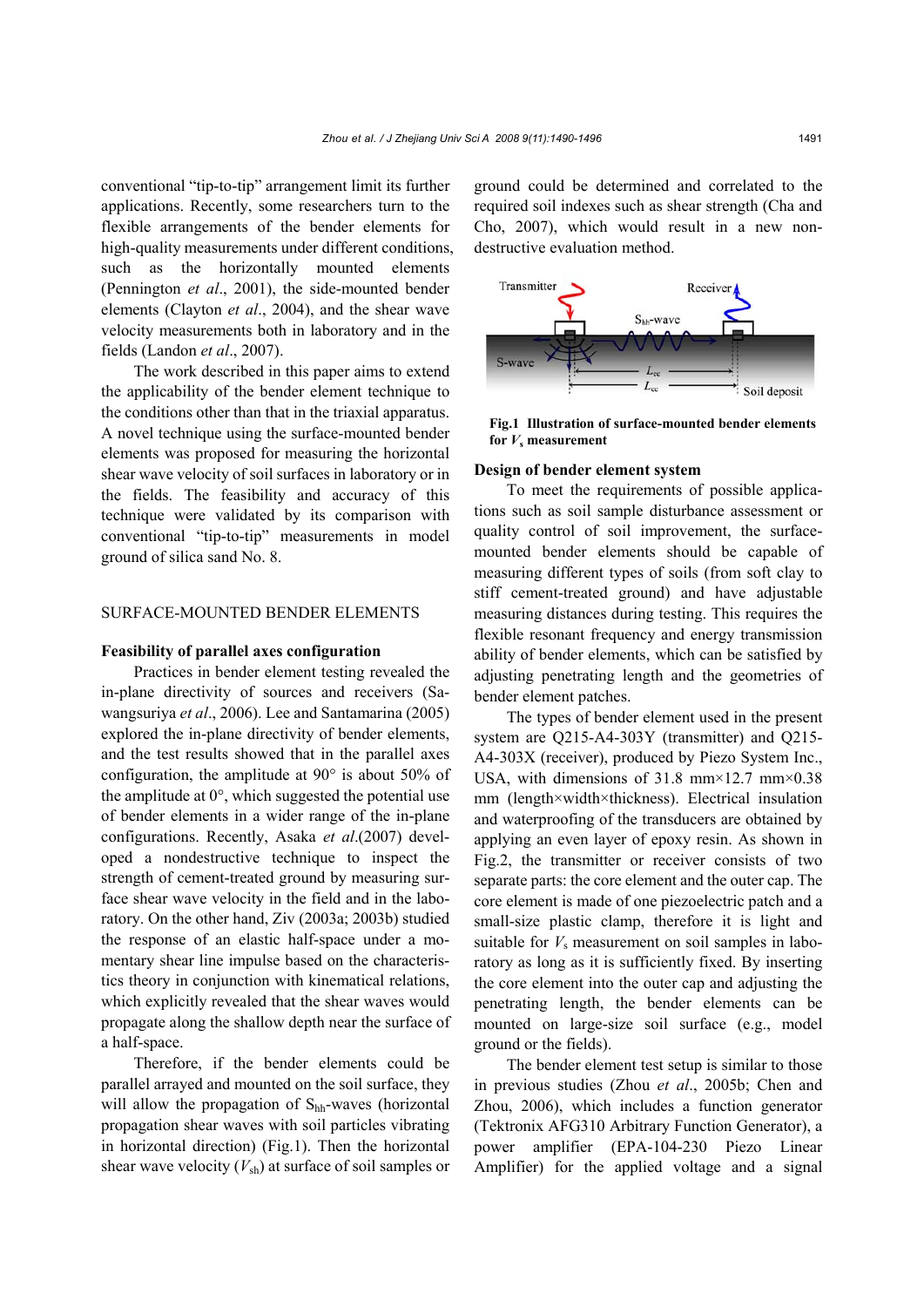amplifier for the receiving signal, and an oscilloscope (Tektronix TDS3032 Digital Phosphor Oscilloscope) for collecting transmitting and receiving signals. During testing, the signal stacking is used to improve the quality of the receiving signal.



**Fig.2 (a) A core element and a outer cap; (b) An assembly in fixed mode** 

### COMPARISON TESTS IN MODEL GROUND

Since the "source to receiver" arrangement in surface-mounted bender elements is the type of "side-to-side" but not the conventional "tip-to-tip", the determination of the travel distance of shear waves should be cautiously checked. As shown in Fig.1, whether the travel distance is "center-to-center"  $(L_{\rm cc})$  or "edge-to-edge"  $(L_{\rm ee})$  is in question, because the width of piezoelectric element should not be neglected in short distance measurement.

To address these problems, a model test is designed for comparing two types of measuring arrangements. The test material is silica sand No. 8 (poorly graded, subangular, fine-grained silica containing 49% of non-plastic fines), whose physical properties are *G*s=2.645, *e*max=1.381, *e*min=0.721,  $D_{10}$ =0.03 mm,  $D_{50}$ =0.073 mm, and  $C_u$ =2.88.

The model ground is prepared by the air-pluviation method in a laminar box. The inside dimensions of the model container are 80 cm long, 35 cm wide and 40 cm deep. The soil thickness of the model was 30 cm. After saturation via vacuum method, the model was rotated at 30 g centrifugal acceleration for 1 h and then drained. The water content before measurements is  $w=15\%$ , and the final relative density is *D*r=87%. Two bender elements were embedded under the model surface in the conventional "tipto-tip" pattern  $(L<sub>tt</sub>=40$  cm) for comparison purpose.

The test arrangements are illustrated in Fig.3. Because  $V<sub>s</sub>$  is mainly dominated by soil fabric and stress condition, the key issue of proper comparison is to insure that both tests are conducted under the same stress condition, given that model ground is uniformly prepared. As the penetrating depth of surfacemounted bender element is about 10 mm, the part of sand above the conventional "tip-to-tip" type should be removed so that the benders may vibrate at almost the same depth. To minimize the soil disturbance effects, tests were arranged in two steps: firstly, two parallel test series (A and B) using surface-mounted elements were conducted; then, *V*s measurements using the conventional "tip-to-tip" bender elements were performed to obtain the "accurate" reference value. For both "tip-to-tip" and "side-to-side" measurements, different measure distances in a sequence of 40, 30, 20, and 10 cm were arranged. The penetrating length of bender element was 1 cm into the soil. For a given measuring distance, a single sine wave input was used with a frequency changing stepwise in series of 0.5, 1, 2, 4, 8 and 16 kHz to seek the optimal responses, and the received signal was stacked for about 100 times.



**Fig.3 Arrangement of** *V***s measurement in model ground**

#### TEST RESULTS AND ANALYSES

In this section, test results in both conventional and surface-mounted arrangements are similarly treated and compared, to identify the differences between these two types of measurements and clarify the testing techniques for surface-mounted bender elements.

#### **Measurements of conventional "tip-to-tip" type**

Fig.4a shows the typical signals of the conventional type at tip-to-tip distance  $L<sub>tt</sub>=212$  mm with different input frequencies, where no obvious dispersion is observed at the near surface part of sand model. Fig.4b shows the signals at different travel distances. Since the polarizations of the transmitter and receiver are known and kept constant during test, the travel time can be readily determined by the "time domain first arrival method" with consideration of near field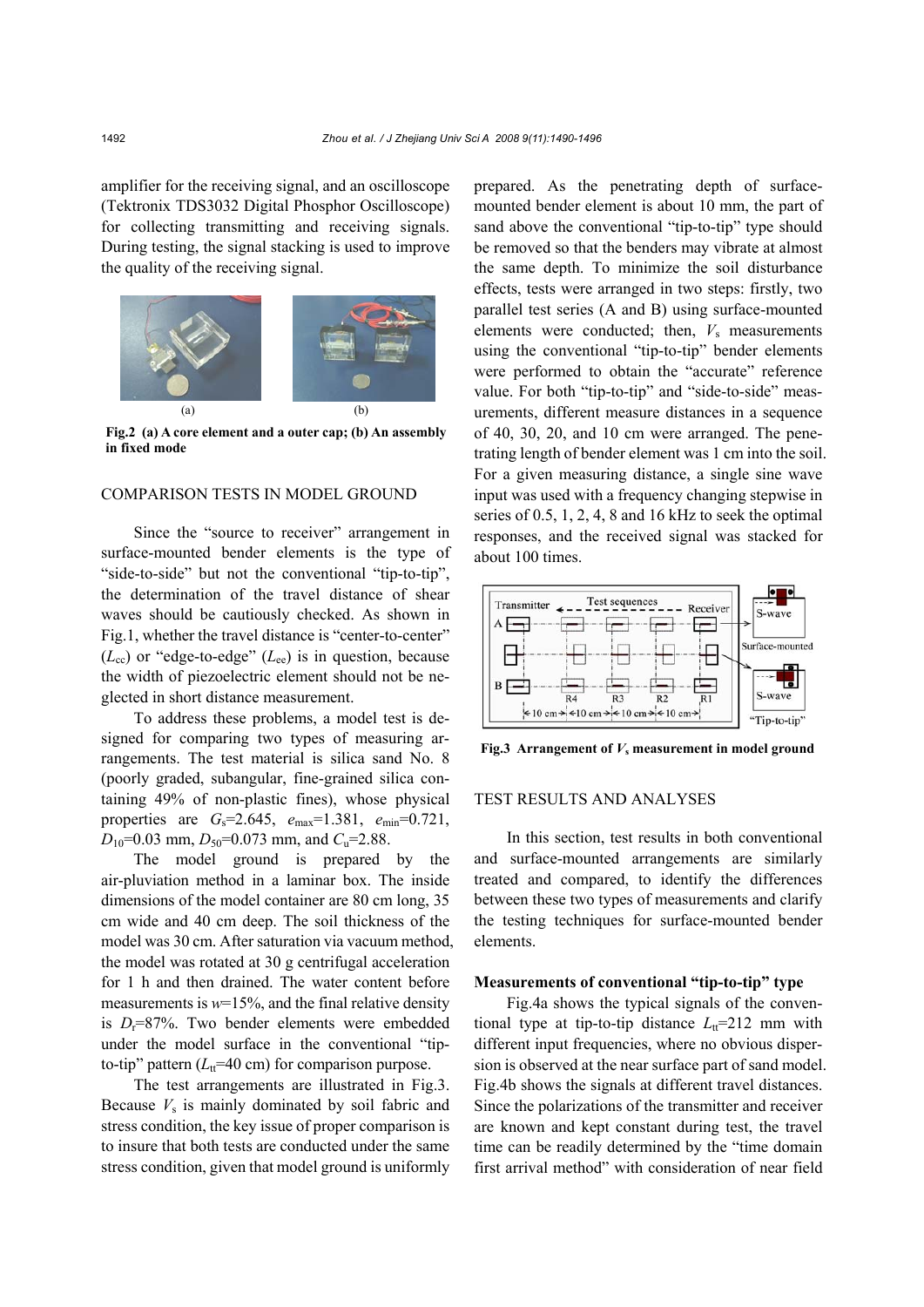effect (Kawaguchi *et al*., 2001), which treats the zero-crossing point after the first bump as the arrival of shear wave. The  $V_s$  values at different distances keep constant as shown in Fig.5.

Since all the receiving signals in Fig.4b have almost the same shape and frequency responses, the travel time between neighboring receivers was also evaluated from cross-correlation technique by using the following Eq.(2) (Viggiani and Atkinson, 1995; Bartake and Singh, 2007) to check the reliability of the handpicking first arrival method:



**Fig.4 Conventional "tip-to-tip" measurement at different frequencies (a) and different travel distances (b)**



**Fig.5**  $V_s$  determined by the first arrival method

$$
CC_{xy}(\tau) = \lim_{T \to \infty} \frac{1}{T} \int_0^T X(t) \cdot Y(t + \tau) dt,
$$
 (2)

where  $CC_{xy}(\tau)$  is cross-correlation function, *T* is recording period,  $X(t)$  is time history of input wave, *Y*(*t*) is time history of received wave, and  $\tau$  is delay.

Fig.6 shows a typical calculation, where the peak nearest to the value of unity in the time history of cross-correlation was taken as the required arrival time. Fig.7 shows a comparison between the velocities determined by the cross-correlation and the first arrival methods. As shown in Fig.7, the shear wave velocities determined by both methods are almost the same when the triggering frequencies are higher than 2 kHz. Therefore the results of conventional "tip-totip" type are taken as the correct measurements, namely,  $V_s$ =112.7 m/s for this model surface.



**Fig.6 Time delay between two arrivals. (a) Handpick method; (b) Cross-correlation method** 



**Fig.7 Comparison of** *V***s determined from the handpick and cross-correlation methods**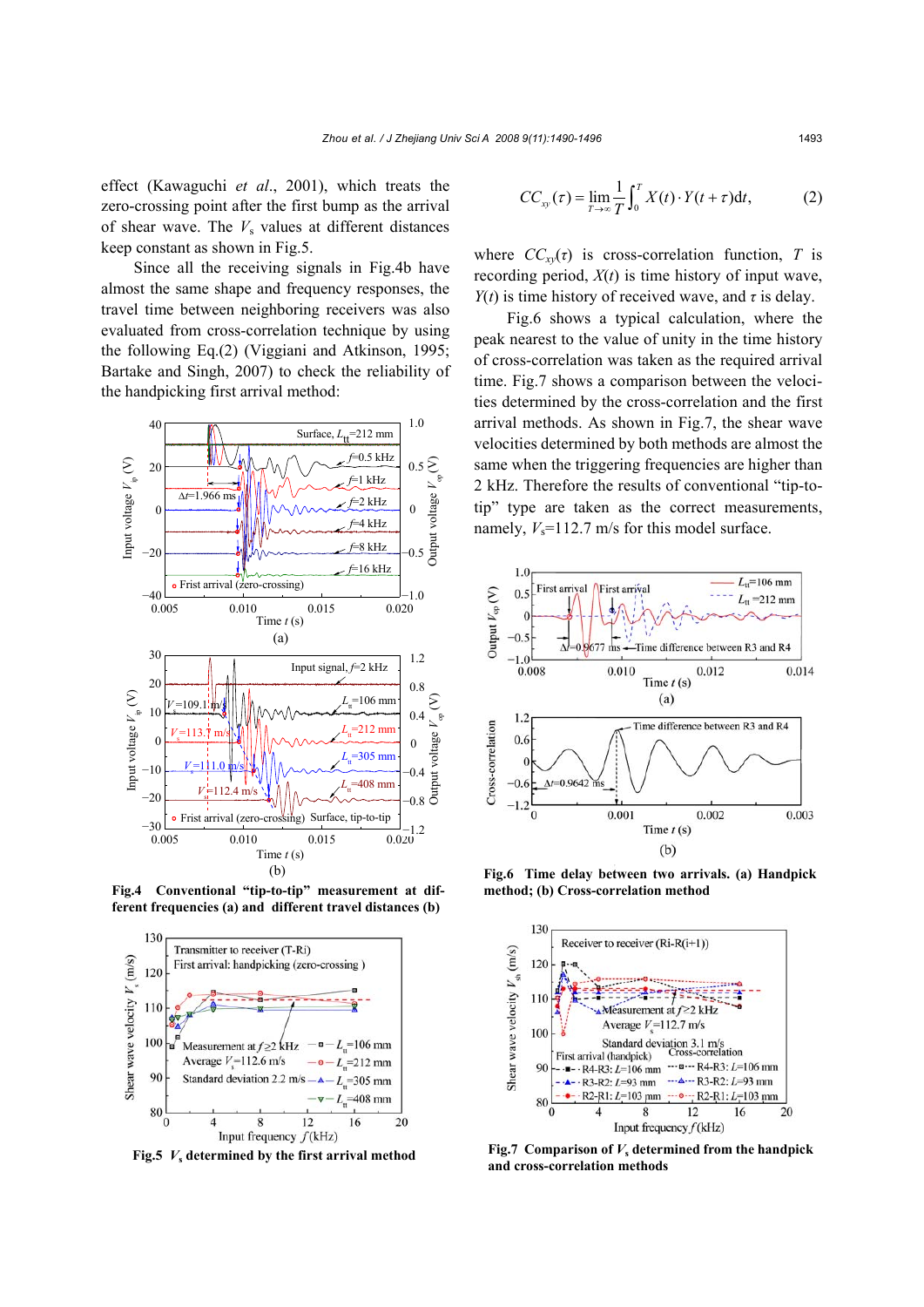## **Measurements of surface-mounted "side-to-side" type**

Fig.8 shows the testing signals of Series A at "edge-to-edge" distance *L*<sub>ee</sub>=96 mm. The frequency responses are similar to those of conventional "tip-totip" type, and the signals are clear enough to identify the first arrival. Meanwhile, it is shown in Fig.8 (or Fig.4a) that, even at frequencies from 1 to 8 kHz where the intrinsic dispersion effects would not be expected, the input frequency should routinely be varied during testing in order to obtain the high quality receiving signal, so that the first arrival of shear waves could be readily determined.

Fig.9a illustrates the receiving signals at different distances of testing Series A with frequency 2 kHz. The first arrival of the received signals at different travel distances falls on one inclined line (dashed), which implies that the shear wave velocities at different distances are almost the same. By plotting the travel distance against the travel time determined by first arrival method as shown in Fig.10a, one may find that the fitted line from "edge-to-edge" distance will trace back to the coordinate origin, while that from "center-to-center" distance will intercept the vertical coordinate at 12.9 mm, which value is almost the same as the width of bender elements. Moreover, the  $V_s$ values calculated based on *L*ee are very close to the reference value mentioned above, while those obtained from  $L_{cc}$  are slightly higher and the error increases as the distance decreases, reflecting the influence of bender element size. Similar results obtained in testing Series B are shown in Figs.9b and 10b. These findings imply that the correct travel distance in testing of the surface-mounted bender elements should be determined from "edge-to-edge" rather than from "center-to-center".

On the other hand, by comparing the received signals in Fig.9a or Fig.9b with those in Fig.4b, one may find that the responses at receiving element are weaker in surface-mounted test than that in conventional test, which agrees with those found by Lee and Santamarina (2005). Such results suggest the importance of selecting appropriate travel distance for high quality signals. Nevertheless, the attenuation feature in surface-mounted measurements offers the possible opportunity to study the damping characteristics of soils (Wang *et al*., 2006).

To check the reliability of the "time domain first

arrival" method in travel time determination, the  $V_s$ values obtained from the first arrival and crosscorrelation methods are plotted in Figs.11a and 11b, respectively, where the reference value (i.e.,  $V_s$ =112.7 m/s) determined from the conventional "tip-to-tip" type test is also indicated. It is clearly shown that, at the range of frequency  $\geq 2$  kHz, the velocities determined by both methods are the same and very close to the reference value (error<3%). Therefore the "time domain first arrival" method is recommended for the



**Fig.8 "Side-to-side" measurement at different frequencies**



**Fig.9 "Side-to-side" measurements at different distances. (a) Series A; (b) Series B**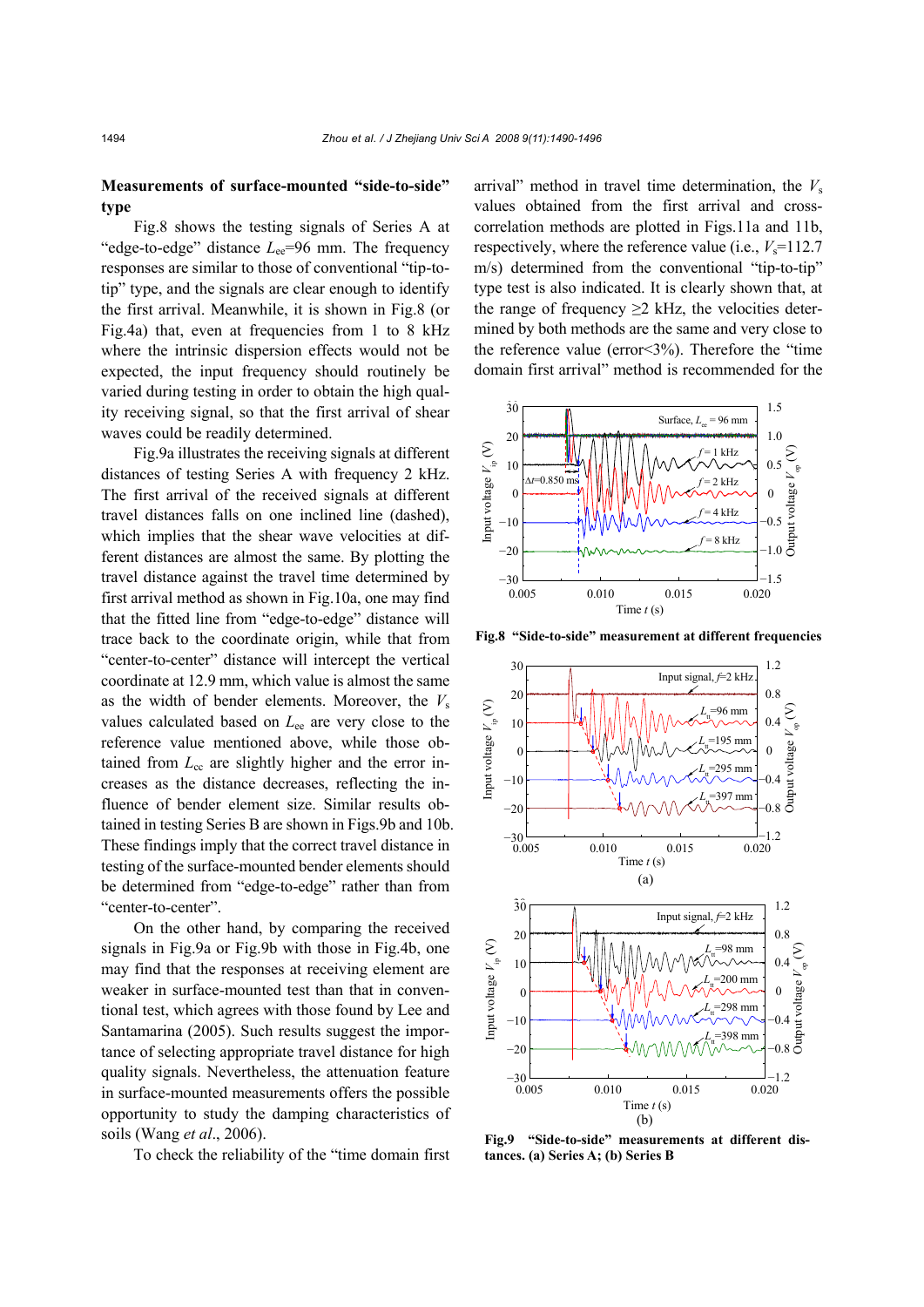

Fig.11  $V_s$  determined by (a) the first arrival method and (b) the cross-correlation method

travel time determination in the tests using surfacemounted bender elements. The cross-correlation method is also recommended as an alternative to check travel time determination since the present system benefits from the multiple receiver arrangement.

## **CONCLUSION**

The present study proposed a surface-mounted bender element system for measuring horizontal shear wave velocity in the surface of soil, where the "side-to-side" arrangement is adopted for the transmitter and receiver elements. Comparison tests between two different alignments were performed on model ground of silica sand No. 8 to check the feasibility and reliability of this system.

Test results showed that, as long as taking the inside "edge-to-edge" distance as the travel distance and determining the travel time by the "time domain first arrival method", the surface-mounted "side-toside" bender elements will perform as accurately as that of the conventional "tip-to-tip" type, giving repeatable and relatively precise (error<3%) measurements of horizontal shear-wave velocity over the frequency range 2~10 kHz.

The present surface-mounted bender elements feature its ability to adjust the measuring distance, the penetrating length of piezoelectric patch, and the types of "source to receiver" arrangement, which allows flexible measurements for soils with different geometries and stiffness both in laboratory and in the fields. For instance, multiple-receiver arrays allow comparison of the same wave passing two similar receivers, and facilitate the use of cross-correlation to give objective numerical determinations of travel time. Therefore the present system offers a promising nondestructive tool for characterizing geomaterials such as soil disturbance assessment and quality check of soil improvement.

#### ACKNOWLEDGEMENTS

The authors would thank Prof. Junichi Koseki of the University of Tokyo, Prof. J. Carlos Santamarina